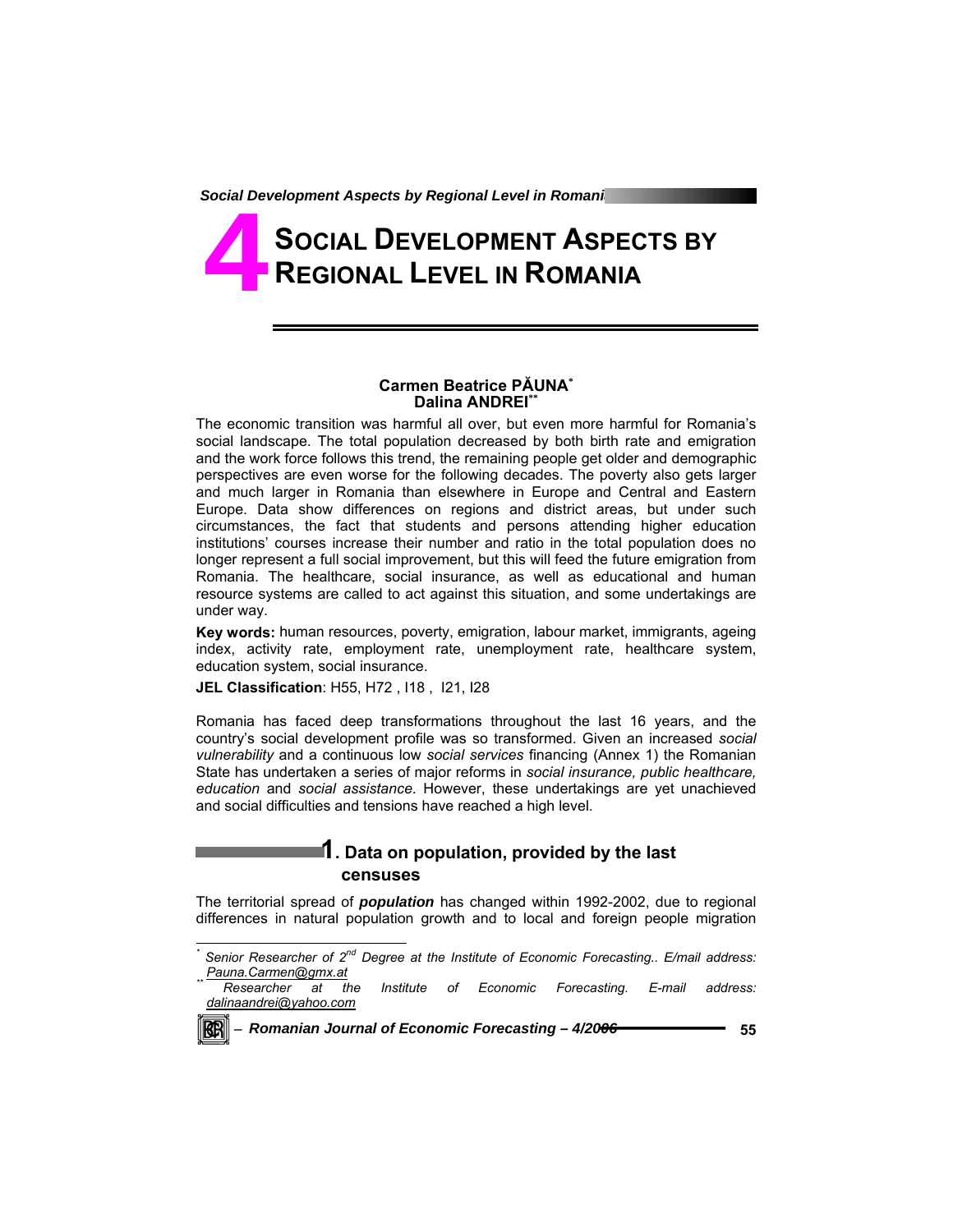#### *Institute of Economic Forecasting*

flows. Between the two censuses the total number of people has grown in only two territorial districts - *Iaşi* and *Ilfov* -, all the other districts recording negative growths. The people number dynamics were also different by regions, due to the social and economic development of every territorial district in part. In the territorial districts of high birth rates – like *Botoşani, Vaslui* and *Vrancea* – the population decreased less than 2%, as compared to more than 10%, as the maximum, in *Caraş-Severin* and *Hunedoara*. The latter districts had also lower birth rates than the country average one. The territorial differences of the mortality rate had contributed to such a result as well.

As for the *absolute people's number*, 16 districts kept, in 2002, less than 400 thousand inhabitants each (meaning 23.6% of Romania's total population), 6 districts plus Bucharest Municipality kept more than 700 thousand inhabitants each (meaning 29.7% of the total population), the rest of territorial districts keeping 400-700 thousand inhabitants each (mening 46.7% of Romania's total population).

The same year, the *urban population* was dominant in 15 districts, among which the highest ratios were – in a decreasing order – in the districts of *Hunedoara (75.9%)*, *Braşov (74.0%)* and *Constanţa (70.2%).* On the contrary, the *rural population* was dominant in *Ilfov* (89.8%), *Dâmboviţa* and *Giurgiu* (about 70% for both of the last). In most of the districts, as well as on the whole country average, the urban population's weight in the total population decreased since 1992, except for: *Ilfov, Alba, Dolj, Hunedoara* and *Vâlcea.* 

At the 2002 census, *females* were dominant in number, whereas the previous census had found 4 territorial districts of male dominant numbers – *Alba, Galaţi, Harghita* and *Tulcea.* As for larger *development regions*, the population dynamic recorded the specific trends developed in district areas, as by components. Finally, as totalising for the whole countryside, the population decreasing was dominant, the highest decreasing rate was 7.3%, for the West part of the country, and the lowest decrease rate was 2.1%, for the North-East part.

The *ageing index* was indicating, at the 2002 census, an imbalance of the demographic picture – meaning *old people more than young people* – in the district of *Teleorman* (1,320 people of 65 years old and over for every 1,000 people under 15 years), *Bucharest Municipality* (the same for 1,092 old people), *Giurgiu* (1,089) and *Buzău* (1,015). Still high ageing indexes were for districts of *Dolj* (971), *Mehedinţi*  (929), *Brăila* (923), *Cluj* (922), *Vâlcea* (915) and *Olt* (904). As for larger development regions, the ageing index was influenced by the territorial districts, as components, specificities. The top-3 was: *(1) Bucharest (1,037), (2) South (914)* and *(3) South-West (885).*

The highest population *activity rate <sup>1</sup>* **,** in 2002, was recorded in districts like Bistriţa-Năsăund (50.0%), Bacău (46.8%), Botoşani (46.8%), Dâmboviţa (46.4%) and Timiş

-

*<sup>1</sup>* **Activity rate =** *weight of the active (age) population in the total population. Calculus was for the higher than 15 year age and the up limit of the active age population.*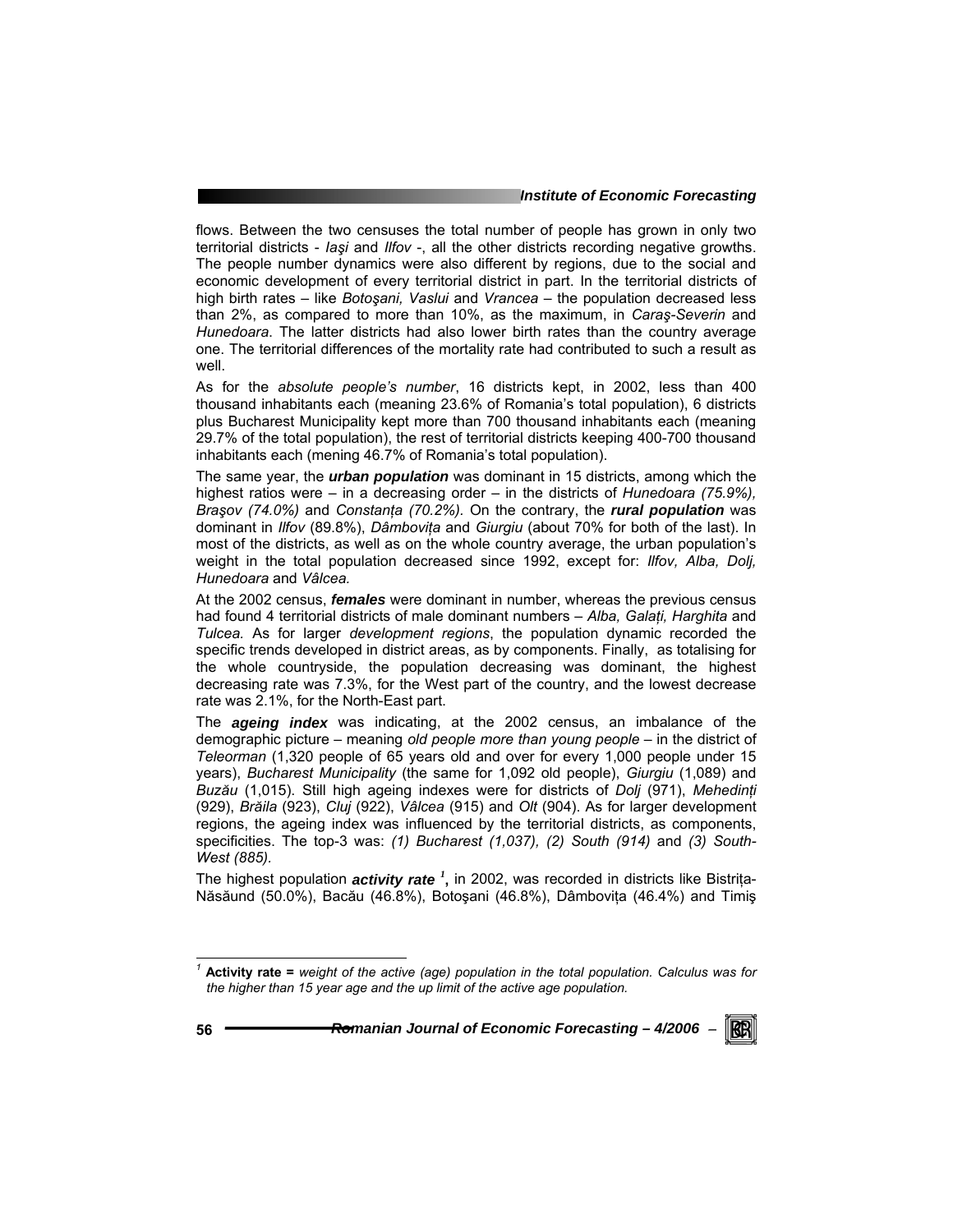(45.7%), and these districts had equally the highest employment rates  $^1$  (42.1-46.1%). Dâmboviţa and Bistriţa-Năsăud were the only districts where the activity rates were higher in 2002 than in 1992. At the other extreme, the lowest activity rates were in the districts of *Ialomiţa, Giugiu, Ilfov, Buzău, Mu*reş and *Arad,* where the active population was about one third of the total, at the latest census. In 2002, the districts with the highest unemployment rates – once and a half of the whole country average rate – were *Buzău, Ialomiţa, Prahova, Călăraşi, Covasna* and *Tulcea.* As for larger development regions, in 2002 the *North-East* region had the highest activity rate, the *Bucharest region* had the highest employment rate and the *South-East* region had the most frequent unemployment for the active population.

All the regions and territorial districts recorded *decreases in the employment of the work force resources*, in 2002, as compared to 1992, as between 13.3% (*South-West)*  and 8.1% *(North-West).* This was concomitant with an increase in the work force reserves in the total resources in the same regions. The highest employment rates of the work force of every region in part belong to *North-East* (66.2% in 1992; 56.3% in 2002); the lowest ones belong to *West* (60.7% in 1992) and *South* (50.5%, in 2002) and *Center* (50.0%, in 2002). In the total of the region-wide recorded work force reserves, the latest two censuses recorded the highest unemployment rates in North-East (20.1% in 1992 and 14.8% in 2002) and the lowest in Bucharest (11.9% in 1992 and 8.3% in 2002).

In 4 of the total of 8 large development regions, the *absolute numbers of unemployed people* were higher in 2002 than in 1992. As compared to the previous census, the *South* region recorded a plus of 39 thousand unemployed, which caused the highest unemployed people ratio in the total of unemployed people of 18.6%. *South* was followed by *Centre,* with an increase of 23 thousand unemployed, and by *West,* where the total number of unemployed people in 2002 was just 3 thousand higher than in 1992. In 2002, in 6 larger development regions, the *females' ratio* in the total work force resources was higher than the one of *males,* whereas males were dominant in the total unemployed number only in *South* and *South*-*West* (50.1%). The *North-East* country region was recording the highest *number of unemployed persons,* 167 thousand (as high as 19.3% of the total number of unemployed people in Romania), at the 1992 census. The second region in such an order was *South,* with 129 thousand of unemployed people (14.9% of the total). Ten years later, although the number of unemployed was higher in *South* and lower in *North-East* these two regions were still keeping the highest weights in the total number of unemployed people (18.6% for *South* and 17.8% for *North-East*). The lowest number of *unemployed people* was recorded, in both 1992 and 2002, in *Bucharest* (8.1% of the total number of unemployed in 1992; 7.0% of the total number of unemployed in 2002). As compared to 1992, in 2002 the total number of males unemployed rose in all regions, except for *North-West*, whereas the total number of females unemployed decreased all over, except for *Centre* region.

*<sup>1</sup>* **Employment rate =** *weight of the employed population in the total population. Calculus was for the higher than 15 year age population, the up limit of active age population and the work force resources.* 



l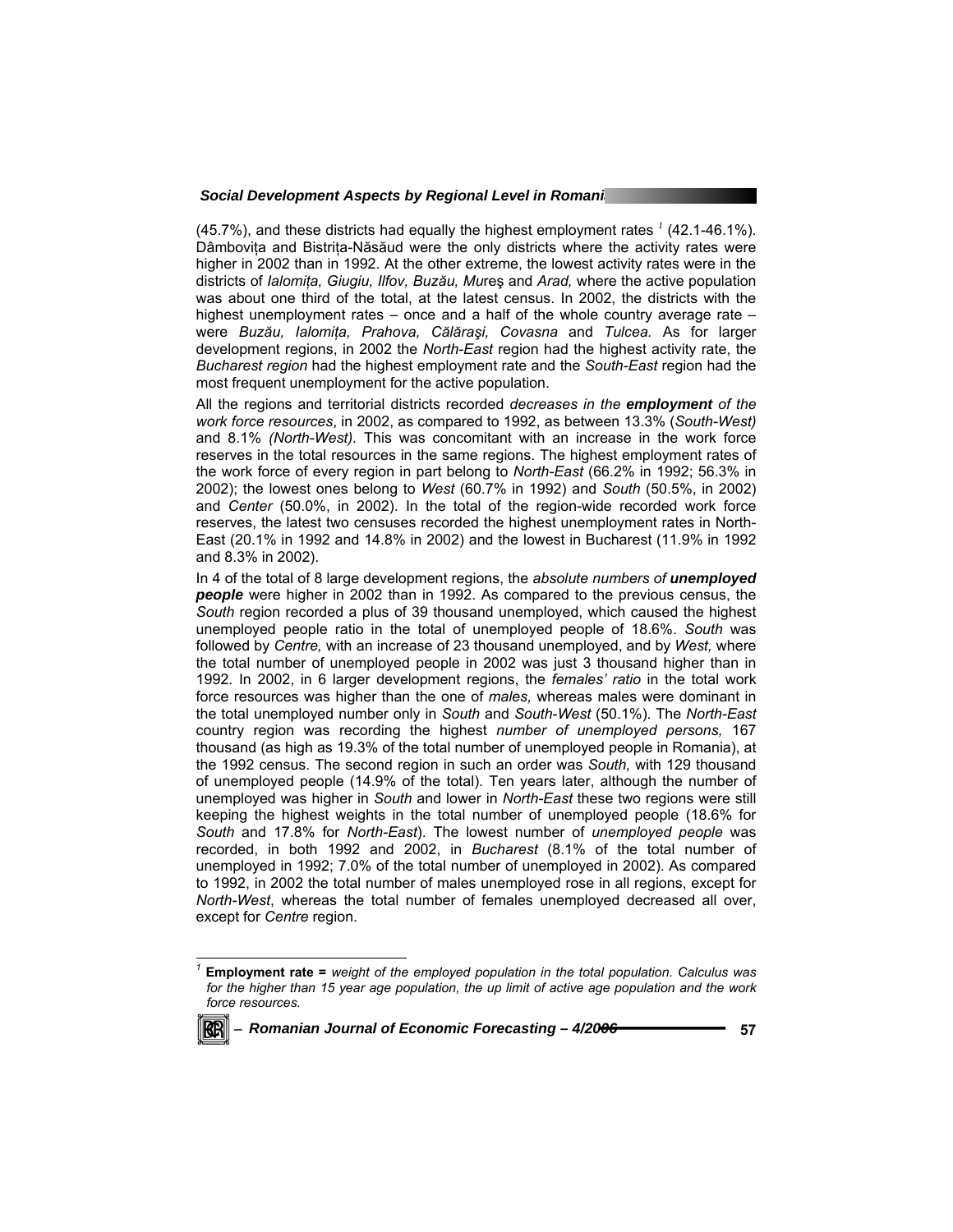#### *Institute of Economic Forecasting*

The *unemployed people's ratio* in the total, by territorial districts, obviously varies by both residence areas and gender. The district of *Prahova* is the one in which the number of unemployed people increased on the largest scale within the 1992-2002 interval (14 thousand more unemployed people in the urban areas and 13 thousand more unemployed people in the rural areas). The opposite case is *Satu-Mare* district, in which the total number of unemplyed people even decreased by nearly 4 thousand in the urban areas and by nearly 8 thousand in the rural areas.

The lowest *rate of the inactive work force reserves* in the total of such reserves was recorded, in 1992, in the district of *Vaslui* (75.0%), and in 2002 in the one of *Botoşani*  (88.9%). The opposite was, in 1992, for *Hunedoara* (88.9%), and in 2002 for *Satu-Mare* (93.6%). Whether in 1992 the *rates of the inactive work force* were in 21 districts lower than the country-wide average (84.8%), ten years later, in 8 of these districts such weights were getting higher than the country-wide average, while the rest of 13 were still keeping lower rates. As for the latest census, there were 9 more districts of such low rates. In the total of *inactive work force reserves,* the highest ratios of students were recorded by territorial districts with traditional universities, namely *Iaşi*  (38.0% in 1992 and 33.8% in 2002), *Bucharest Municipality* (31.3% and 35.7%, respectively) and *Cluj* (30.9% and 33.8%, respectively), and the lowest ratios were recorded in *Giurgiu (*13.8% and 12.8%, respectively).

In the *active age population* of every territorial district, the lowest ratio of university graduates, higher and secondary schools and post-secondary skill-level schools were in the district of *Giurgiu,* in both 1992 and 2002 (30.4% in 1992 and 40.3% in 2002). At the other extreme, the highest graduated ratios in the active age population were in the *Bucharest Municipality* (66.5% in 1992; 74.0% in 2002), followed by *Braşov, Cluj, Sibiu* and *Timiş* (57.0-51.6% in 1992; 66.1-60.7% in 2002). On the contrary, the *retired people* keep important ratios in the total of inactive work force reserves, as variable by regions, in 2002, as between 33.8%, in *South-East*, and 41.8%, in *North-West.* As compared to 1992, these ratios have got lower country-wide, except for the North-West region.

Generally speaking, the *students' ratio in the total* of the inactive work force reserves rose, by regions, on an interval of 21.8% (*South*) and 33.2% (*Bucharest*). The housekeeping (domestic) persons also keep important ratios in the structure of the work force reserves, as: 16% (*Bucharest*), 21.0% *(North-West)* and 32.2% *(South-East).* As compared to 1992, all territorial districts and large development regions recorded growth in the ratio of *persons graduated* at least by one superior (postsecondary) school – the highest ratio was in the *Gorj* district (from 48.3% in 1992 to 61.6% in 2002). Such growth rates of 10 and more percentage points were also recorded in other 26 district areas. Finnaly, more than one third of district areas have recorded growths in this ratio at the two last successive censuses. This is rather the same on larger regions: the ratio of persons between 15 and 64 years of age graduated from universities and higher schools increased. The highest ratios for both 1992 and 2002 were in the *Bucharest* region (62.9% in 1992 and 70.9% in 2002) and the *Center* (50.3% in 1992 and 60.8% in 2002), and the lowest ones in *North-East* (42.1% in 1992 and 50.8% in 2002). As compared to the previous census, in 2002 *the* 

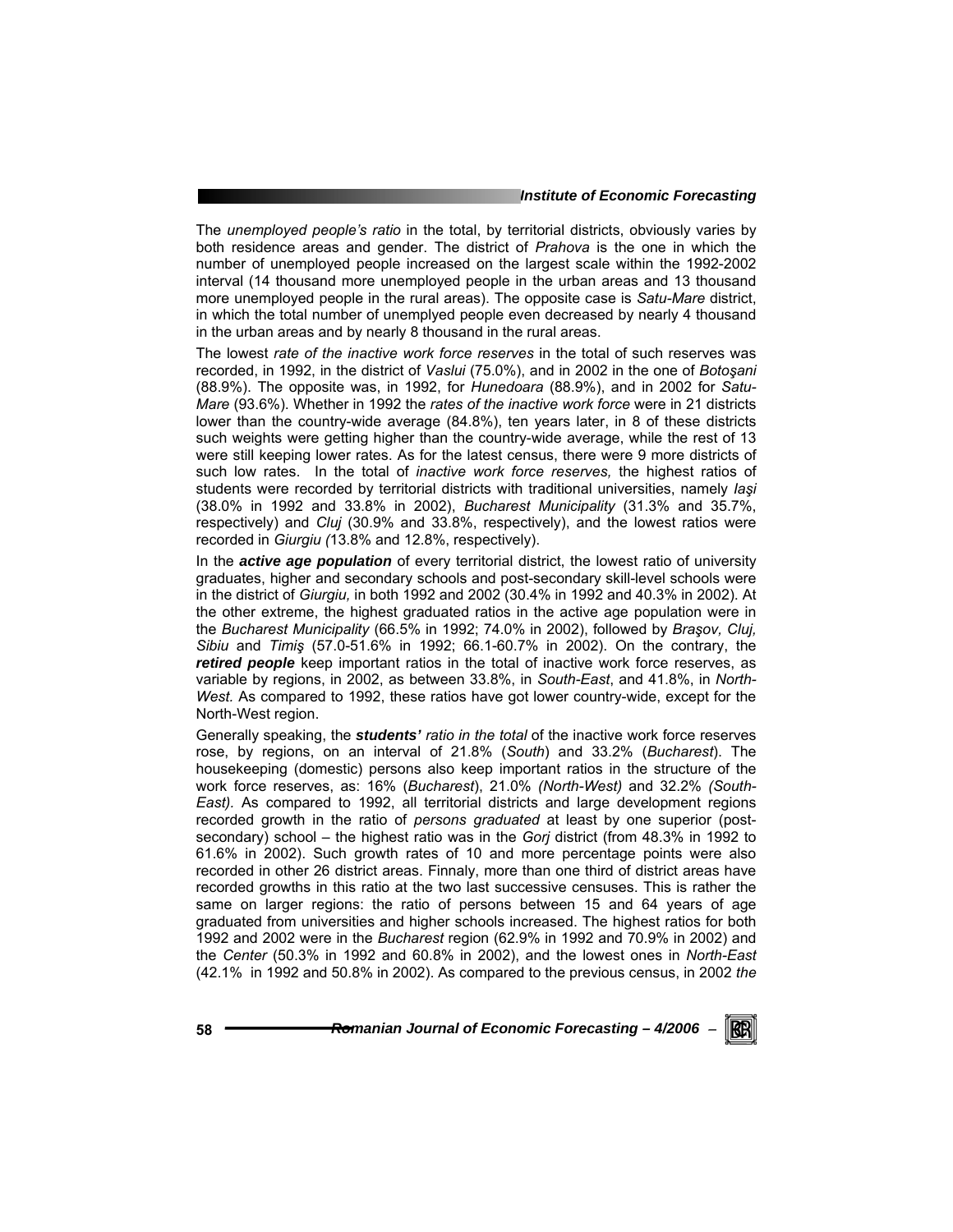*South-West* region recorded the highest rise of this kind (from 45.9% to 58.2%), followed by *South* (from 42.9% to 54.3%).

Data provided by the censuses of 1992 and 2002 indicate interesting aspects regarding the evolution in territorial districts of the number and ratio of 15-64 years old persons continuing their individual education. So, in 1992 the weight of persons attending a high level education institution course was less than 10% in half of the districts. The rest of 20 territorial districts, including the Bucharest Municipality, recorded the corresponding ratio between 10.7% (districts of Ialomita, Caras-Severin and Maramureş) 38.4% (the district of Timiş) and 41.7% (the Bucharest Municipality). As compared to 1992, in 2002 the country's territorial districts has seen an increase in both absolute number and ratio of persons attending such an institution courses.

The private education institutions network, plus the ones based outside the traditional university centres, essentially contributed to this progress. The highest ratio increases were recorded by the districts of Sibiu (24.3 percentage points), Bihor (23.3 points), Constanta (22.9 points), Arad (20.7 points) and Arges (20.4 points), and the lowest ones by Vaslui (4.7 points) and Botoşani (4.3 points), whereas other seven districts recorded increases of less than 10 points.

Whereas at the country level the ratio of persons attending courses of a postsecondary school or of a school for foremans also rose, this dynamics is not similar to all districts. Three of them decreased: see Tulcea from 3.7% to 1.9%, Constanţa from 2.8% to 2.4%, and Alba from 3.1% to 2.9%. The highest increases of such a ratio were in districts of: Buzău, Prahova and Mehedinți (between 3.9 and 3.2 percentage points). The opposite was for 16 other districts, plus Bucharest Municipality, recording less than one percentage point increase each.

As compared to 1992, the 2002 census results show a reduction in all districts of the number of persons attending a secondary or a basic professional school (here including schools for apprentices). In larger development regions, the number of persons attending higher education programmes rose by 2.9 times in South-West, by 2.8 times in South-East and Centre, by 2.6 times in South and North-West, and by 2.2 times in West. The lowest increase was by 1.9 times and belongs to North-East and Bucharest.

As compared to 1992, in 2002 the ratio of active age persons attending a higher education institution course rised by 17.8 percentage points in the Centre region, by 17.0 points in North-West, by 15.7 points in South-West and by 15.1 points in South-East. The lowest rise of this ratio was 8.9 percentage points and belongs to North-East.

# **2. Poverty**

The phenomena of deepening and extending the *poverty* inside the groups of population are much larger in Romania than in other European countries and cause social exclusion, pathology and confusion (Table 1).

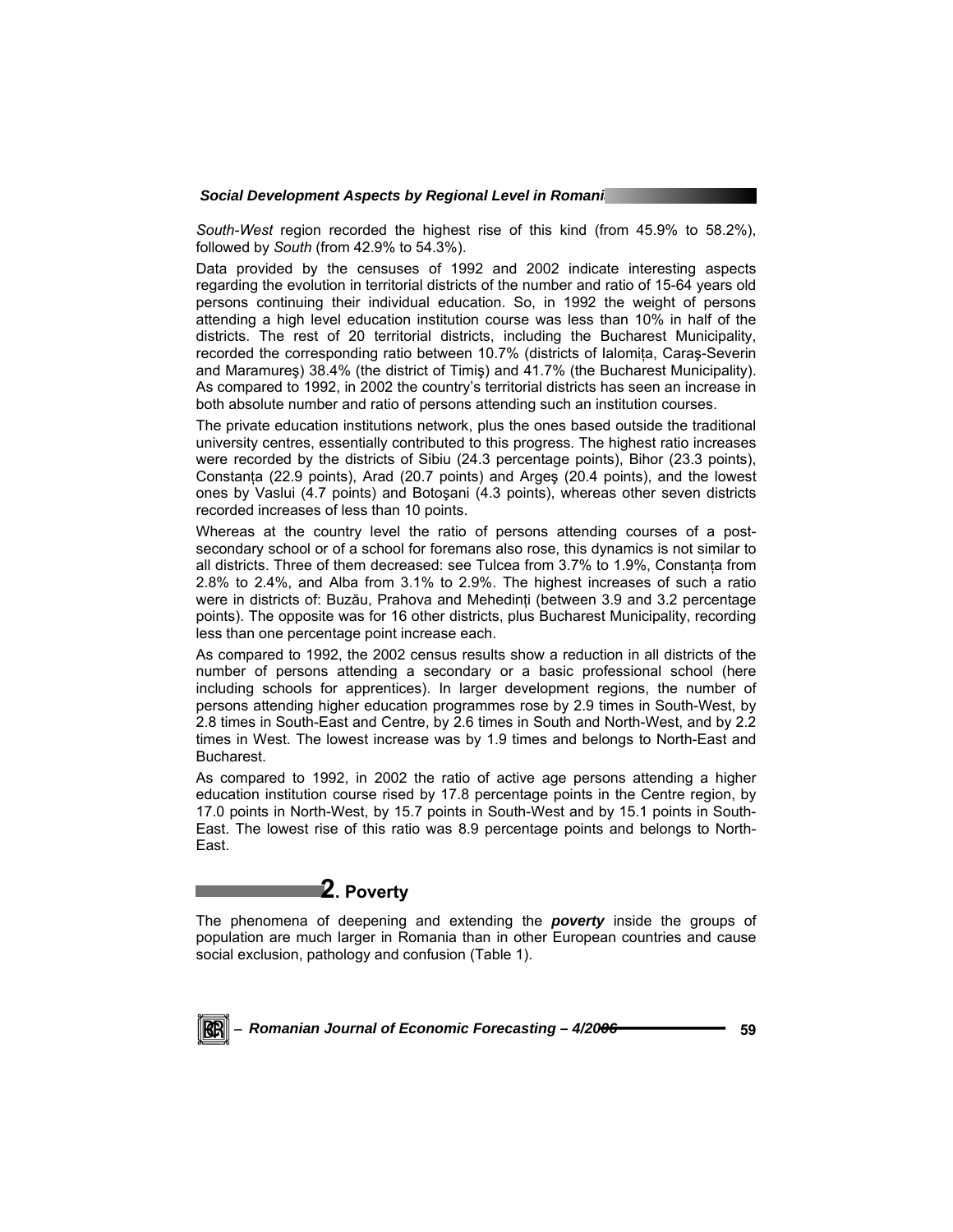*Institute of Economic Forecasting*

### **Table 1**

| Country         |       | Probability of not getting<br>to 60 years of age (% of | Under the poverty threshold<br>population (%) |                     |  |  |  |  |  |  |
|-----------------|-------|--------------------------------------------------------|-----------------------------------------------|---------------------|--|--|--|--|--|--|
|                 | score | quartiles) in the interval                             | 50% of the                                    | 4\$ a day in one of |  |  |  |  |  |  |
|                 |       | 2000-2005                                              | average income in                             | the years           |  |  |  |  |  |  |
|                 |       |                                                        | 1999, or 2000                                 | 1996-2000           |  |  |  |  |  |  |
| Norway          | 1     | 8.4                                                    | 6.4                                           |                     |  |  |  |  |  |  |
| Canada          | 5     | 8.1                                                    | 12.8                                          | $\cdots$            |  |  |  |  |  |  |
| Sweden          | 6     | 7.8                                                    | 9.3                                           |                     |  |  |  |  |  |  |
| <b>US</b>       | 17    | 11.8                                                   | 17.0                                          |                     |  |  |  |  |  |  |
| Japan           | 12    | 7.1                                                    | 11.8                                          | $\cdots$            |  |  |  |  |  |  |
| <b>UK</b>       | 15    | 8.7                                                    | 12.5                                          | $\cdots$            |  |  |  |  |  |  |
| Czech           | 31    | 12.1                                                   | 4.9                                           | .                   |  |  |  |  |  |  |
| Republic        |       |                                                        |                                               |                     |  |  |  |  |  |  |
| Poland          | 36    | 15.1                                                   | 8.6                                           | 10                  |  |  |  |  |  |  |
| <b>Bulgaria</b> | 55    | 16.6                                                   | .                                             | 22                  |  |  |  |  |  |  |
| Romania         | 64    | 19.0                                                   | 8.1                                           | 23                  |  |  |  |  |  |  |

**The poverty in some OECD member and East European countries** 

*Source: Human Development Report 2005, UNDP.* 

After16 years of economic transition in Romania, *the impact of the absolute and relative poverty is much higher than in the other Central and Eastern European countries.* After 2000, the Romanian population had about 79 euro for a household, as the average income – nine times lower than the average of the rest of the 28 EU member and candidate countries. Fathey & Alber (2004) also calculated, on a 7 goods example, a *depriving degree*, which was the highest in Romania (2.96), as compared to the 13 EU candidate countries (2.06, on the average) after 1990 and the EU member countries before 2000 (0.64, on the average).

The *social protection system* was less effective than in the people expectations and even less than the minimum of social rationality, mostly ensuring the lower limit of social survival. In the nineties, as well as currently, the people's incomes were also much more differentiated in Romania than in the EU candidate and member countries. In 2003, for instance, the 1<sup>st</sup> quartile had only 8.1% of the total of income, whereas the last *quartile* had 48.8% of this. As on the European side, only the UK and Ireland meet such polarised incomes.

# **3. Other social indicators**

The transition to the market economy has also induced important changes in a series of *social indicators,* as shown below. As for a country *comparison in the area*, one should note the plus of vulnerability for Romania, so the need of social policies.

The economic changes after 1989 in Romania affected the *human resources,* in the first place, foreseeing a threat to the next future demographic landscape. For instance, in the oppinion of the "UN Fund for Population"*,* Romania will have only 16 million

**60** *Romanian Journal of Economic Forecasting – 4/2006* <sup>−</sup>

**RB**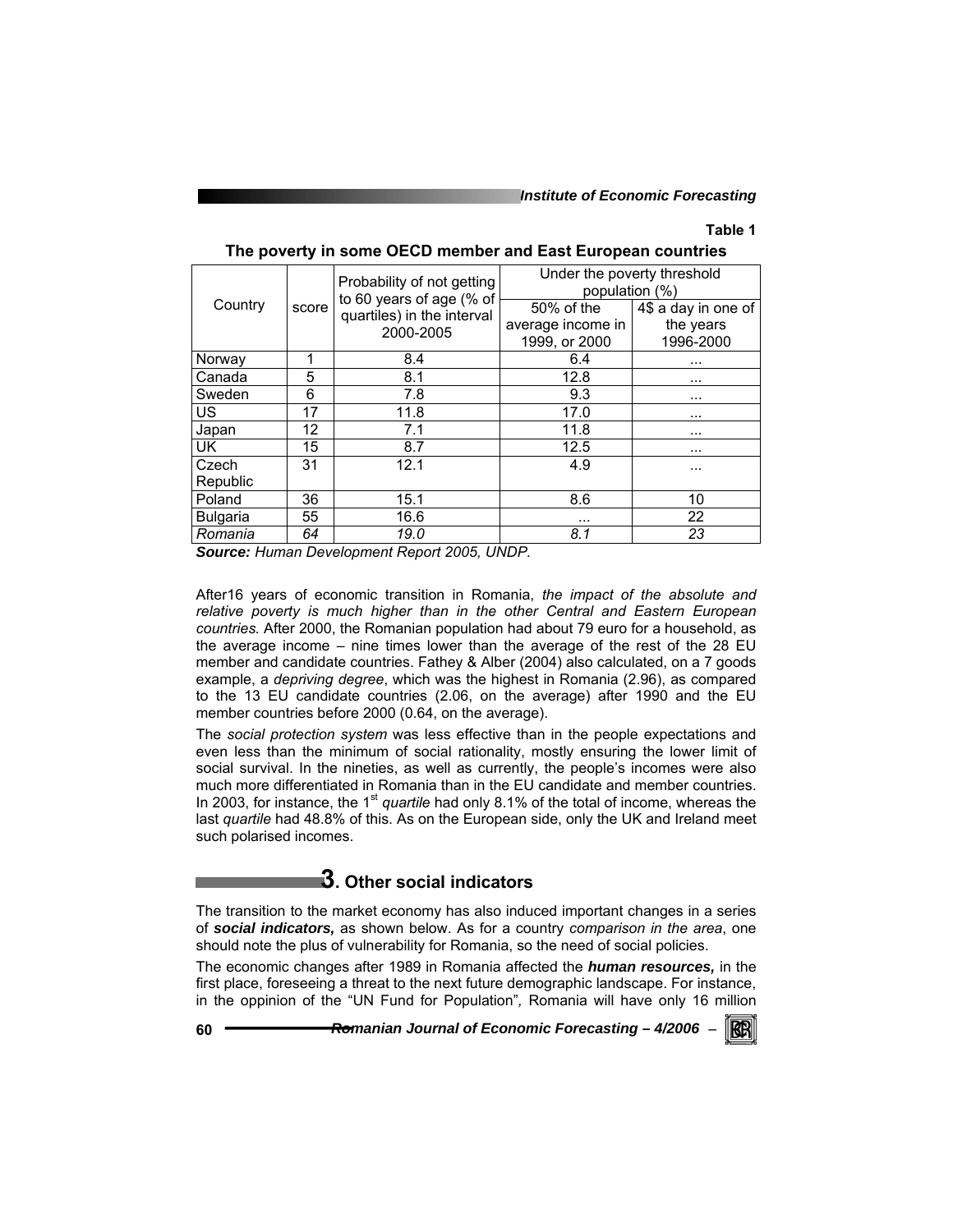inhabitants in 2050, of whom more than one half will be over 60 years old. Romania has to fight such a perspective by restructuring its *healthcare system, the system of education* and the one of *social insurance*.

On the basis of several studies performed in the area, the experts found that Romania's population decreased by about one million between 1992 and 2005, and this trend goes on. The *female fertility* is as low as 1.3 children to one woman, whereas the minimum necessary number to replace the lost population and the high emigration is 2.1 children to one woman. Nearly 2 million Romanians are presently abroad under legal arrangements, whereas the country's *illegal emigration* is unknown.

21.6 million inhabitants, of whom 10.5 million are adults, form Romania's present population. 5 million of this are *young* and 6 million are *old citizens*. Studies indicate that 50 years from now on the old people will be more than one half of the total population and the adults and children will be less than that. Romania is forced to reform its healthcare, education and social insurance systems, in order to fight all these.

From 2007 on Romania's *labour market* will have the less numerous age groups and the employment won't get much higher than currently, even assuming a constant economic growth, as the "Green Book" also indicates. Employing *immigrants* will be compulsory in 5-6 years, when the young work force will contain higher numbers of students, so higher ratios of people moving abroad for higher payment jobs. As a result of the labour supply shortages, about 9 billion euros of structural funds from the EU would fail from their use, in Romania. Some measures are recommended by specialists in order to improve such a direction: extending the individual activity time, therefore a higher age of retiring; the unemployed and village people retrieval in industries; laws and facilities insured for young parents, as for their work timetable, housing and more kindergartens for children.

# **4. Some Government undertakings**

In order to resolve the social problems, with the support of the "UN Program for Development" *–* see the Nise Conference of 2000 *–*, the Romanian Government elaborated the "Anti-Poverty and Promoting Social Inclusion Programme". The Romanian Government will so develop a 59 million euros Project of *financing the social inclusion*. More than 47 million euros of this will be borrowed from the International Bank for Reconstruction and Development (IBRD) up to the end of this 2006.

The rest of the total amount will come from the state budget (12 million of euros) and the local communities (0.725 million euros). The project will be deployed on a five year time interval, the  $1<sup>st</sup>$  of March 2011 being the explicit IBRD lend deadline. The project of social inclusion of vulnerable groups works on *four priority directions*.

(i) The first direction (programme component) in such an order would be financed by an amount of 11.7 million euros from the same IBRD credit. It comprises some direct and urgent interventions, such as: inside the Roma community, upon the community

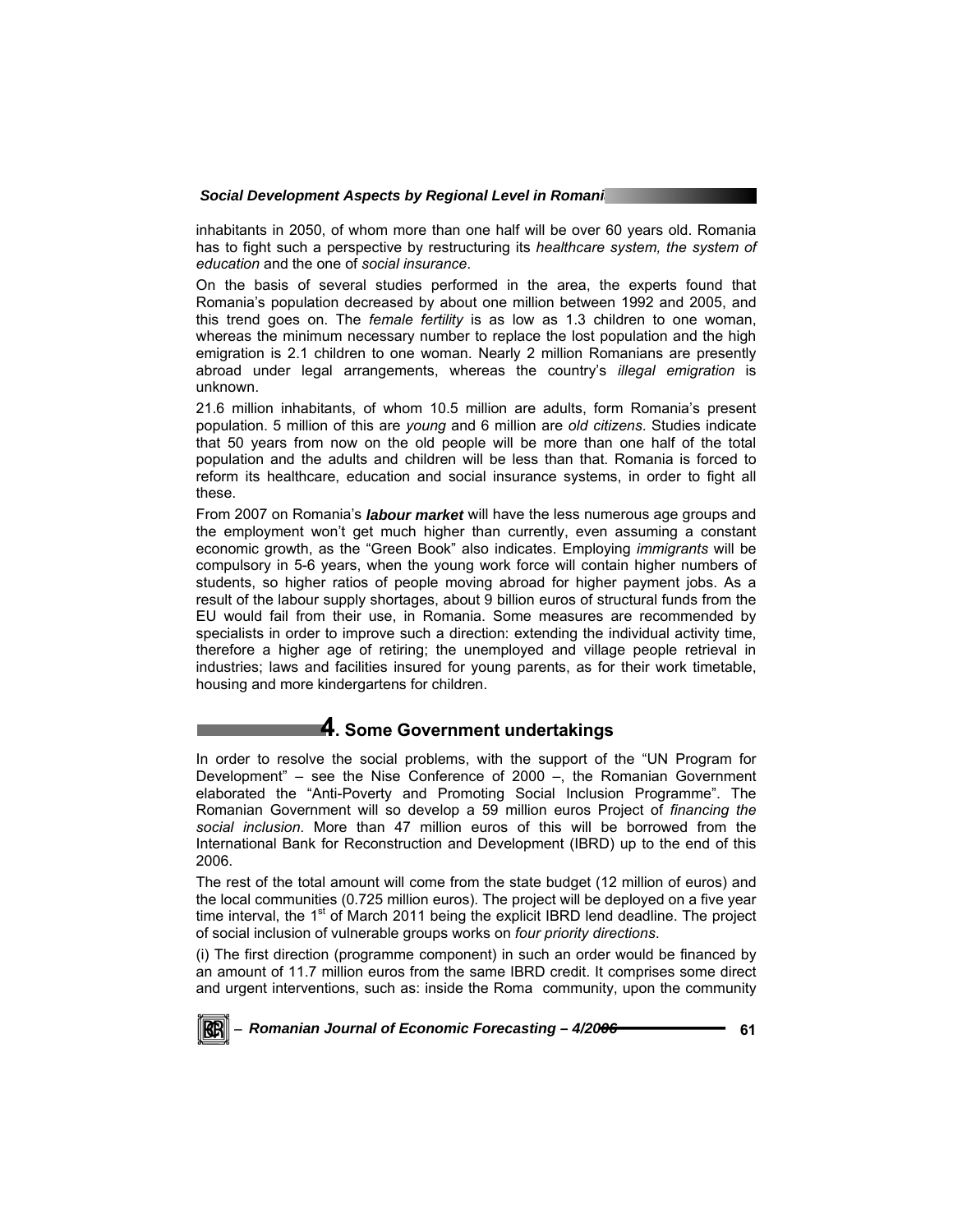infrastructure, in the sense of social services performance, as well as technical assistance achieving and training for all these actions. This programme component will be managed by the "Romanian Fund for Social Development".

(ii) The second direction will be financed by an amount of 6.1 million euros, coming from the same IBRD lending, and refers to the early education. The Ministry of Education and Research assigned shall implement it and targets rehabilitation, consolidation, extension and equipment by school devices of a number of 70 nurseries and kindergartens located in the areas mostly inhabited by Roma communities.

(iii) The third component of this programme will actually cover three other programmes in the social protection activity area: for persons with disabilities, young people of 18 years over or more who leave the institutionalized centres and the victims of domestic violence. This programme component is supposed to be financed by an amount of 28.6 million euros and managed by the Ministry of Labour, Social Solidarity and Family. The amounts will be provided for new buildings for housing such vulnerable groups, special equipment, personnel training, advertising, preparing and sustaining an information release, education and communication strategy.

(iv) The fourth and last programme component of this project aims at the institutional development capacity of the "National Agency for Roma People" (NARP) to evaluate and monitor projects for this ethnic population, their effects and future ways of action. These actions will be coordinated by the Ministry of Labour, Social Solidarity and Family and the total amount of financing will be 0.8 million euros.

The whole credit has a 17 years term and contains a non-payment period of 5 years. The amounts needed to reimburse it, plus the afferent interests and commissions, and the Romania's contribution to this project will be ensured by the State budget, through the budgets of the Ministry of Public Finance, Ministry of Economy and Trade and Ministry of Labour, Solidarity and Family.

This action is based on the recommendations made on the above described document of the "National Anti-poverty and Social Inclusion Promotion Plan"*.* This document points out the special significance of the increase of social spending weight in GDP to 25% and draws the main lines of acting for draining the social landscape:

- the need for increasing the weight of active programmes for employment and extension of the social economy;
- progressive giving up of the social programmes breaking up;
- improving all services performances and qualities, here including minimal quality standards and a quality monitoring system;
- drastically reducing the too expensive and low returns social programmes.

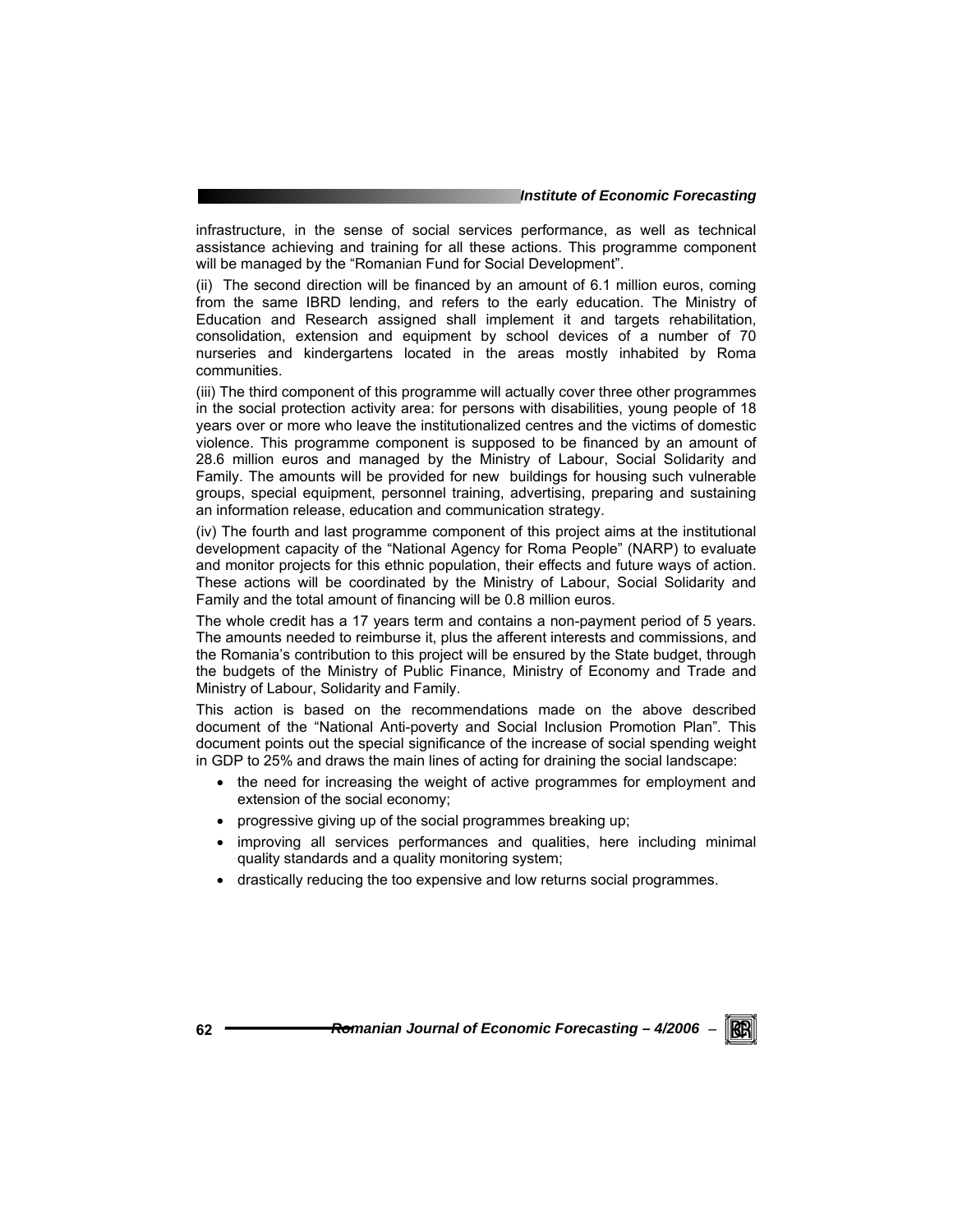# **Bibliography**

- Alber J., Fahey T., 2004: Perception of living condition in an enlarged Europe, European Commission.
- Barr N( editor), Labor markets and social Policy in Central and Eastern Europe. The Transition and Beyond Oxford University press, 1994; and 2004 edition.
- Brânzan, O., 2003, "The reform of health care systems in Europe: reconciling equity", quality and efficiency, Doc.9903, Parliamentary Assembly, Council of Europe
- Cace S. Vlădescu C., 2004, Starea de sănătate a populaţiei roma şi accesul la serviciile de sănătate, Ed.Expert 2004.
- Cace S. Vlădescu C. (coord.), 2004, "Accesul populaţiei roma la serviciile de sănătate", Jurnalul practicilor pozitive comunitare, nr.3-4.
- Calculus Center of Sanitary Statistics 2005: Anuarul de Statistică Sanitară 2004.
- CEDEFOP (2003): "Learning for employment". Second report on vocational education and training policy in Europe, Luxembourg: Office for Official Publications of the European Communities, 2003.
- Comission Europeéne: La protection sociale en Europe 1999, 2000.
- Council of Europe: The European Social Charter, Strasbourg, 1992.
- Constantin Grigorescu, Maria Poenaru, Maria Molnar, "Dimensiunea socială a Uniunii Europene", pag. 210, Oeconomica, 2002.
- European Commission (2003): "European Report on Quality Indicators of Lifelong Learning – Fifteen Quality Indicators", Brussels, June.
- European Commission (2004): "Investing in people. The European Social Fund, 2000 – 2006, Employment and Social Affairs", Luxembourg.
- European Commission (2006): "Joint Report on Social Protection and Social Inclusion 2006", EC Directorate-General for Employment, Social Affaires and Equal Opportunities, April 2006.
- Ghebrea, G.- Social Dialogue in Romania-from a forgotten tradition to a renewed practice, South-East Europe Review no. 3/2005.
- Hantrais L. Social policy in the European Union, second edition, Macmillan Press Ltd.,2000.
- Idu N., Mocanu O., Voicu A., "Stadiul negocierilor in vederea aderarii la Uniunea Europeana a statelor candidate din Europa Centrala si de Est . Analize comparative", Oeconomica, 4(I), 2001.
- Lambru M., Chiriţoiu B., Gregoier G., 2003, Sistemul românesc de asigurări sociale şi aderarea la Uniunea Europeană, I.E.R.
- Mărginean I. (coord.), 2003, Calitatea vieţii în România 1990 2003, Raport de cercetare ICCV – Decembrie.

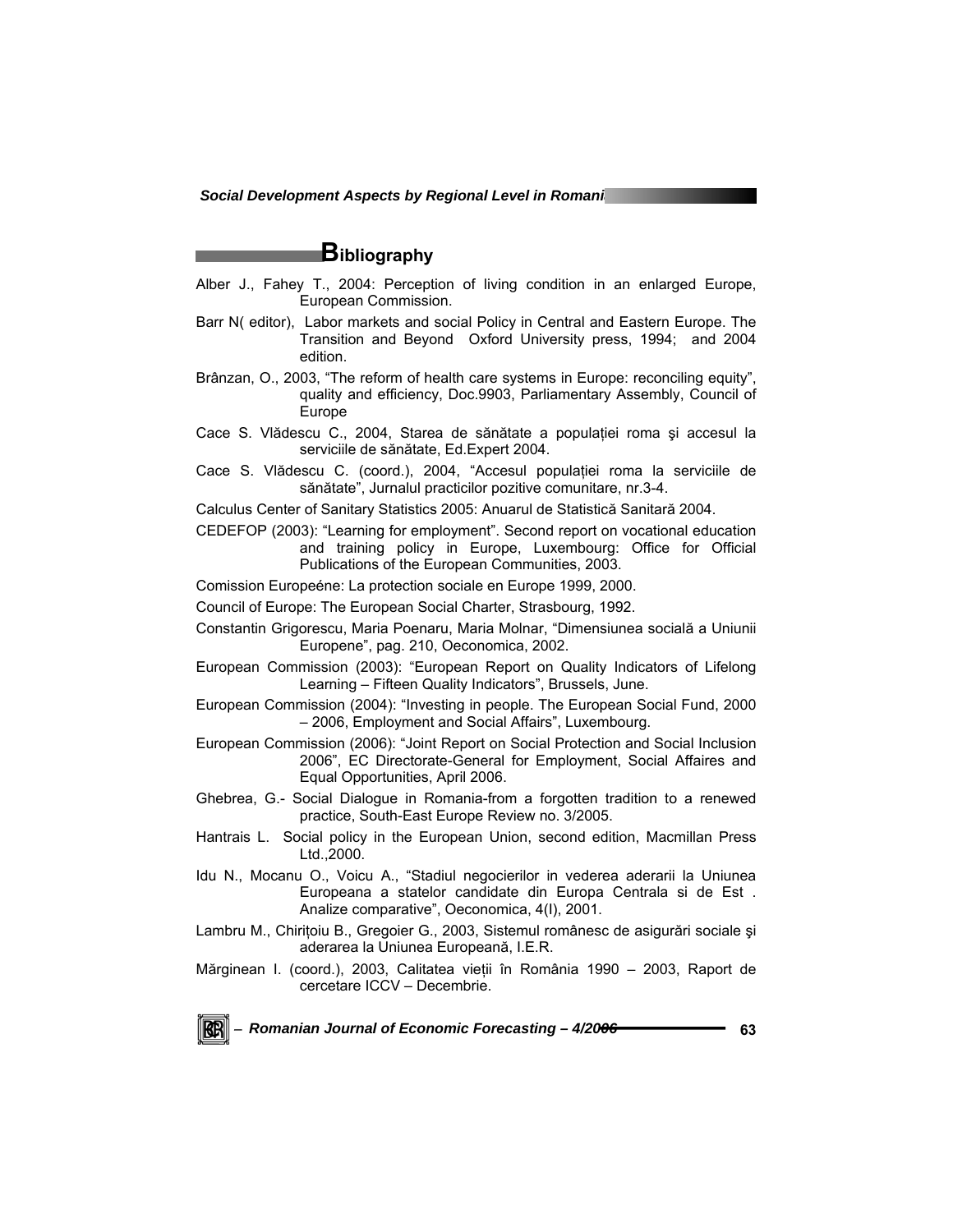- National Institute of Statistics 2002: Analize demografice. Situaţia demografică a României în anul 2001, p.18.
- National Institute of Statistics 1990 2005: Anuarul Statistic al României, Bucureşti 2006.
- National Institute of Statistics: Starea socială şi economică a României în anii 2003- 2004 (Rom// The Social and Economic Situation of Romania in 2003- 2004). Bucharest 2006.
- National Institute of Statistics 2002: Statistică teritorială.
- National Institute of Statistics: Structura resurselor de munca la recensamintele din 1992 si 2002 (Rom// Structure of workforce resources, revealed by the censuses of 1992 and 2002), Bucharest, 2005.
- National Institute of Statistics: Tendinte sociale (Rom// Social Tendences), Bucharest 2005.
- Panduru F.,Porojan D., 2001, Starea de sănătate a populaţiei din România, INS
- Păuna, Carmen, Modelul German al Economiei de piaţă, Editura Niculescu, Bucureşti, 2000.
- Pavelescu, F., Transformarea economiei și dezechilibrele pieței forței de muncă Editura I.R.L.I. Bucuresti 2003.
- Perţ, Steliana, Vasile Valentina, (2004), "Investiţia în Resursa Umană Prioritate a Dezvoltării Durabile. Parteneriatul Public Privat", Comunicare prezentată la Conferinţa CCIRMB, decembrie, Bucureşti.
- Perț, Steliana, Vasile Valentina, (2005),: "Performanță și Contraperformanță în Educaţia Permanentă din Perspectiva Cerinţelor Strategiei Lisabona", in Economia Românească în contextul Integrării Europene, Editura Junimea, Iaşi.
- Regional Office For Europe, 1996, European Health Care Reforms: Analysis of Current Strategies, Summary, 23 April, WHO.
- Ristea, A.L., Stegăroiu I., 2006, Diagnosticarea sistemului de finantare, producție și distribuție a serviciilor de sănătate în unele țări europene, CIDE, INCE, Academia Română.
- Scicluna, H., 1998, Critical challenges for health care reform in Europe, Open University Press: Buckingham, Saltman, Richard B.; Figueras, Josep; Sakellarides, Constantino, editors.
- Watkins, K., 2005, Priorities in public spending, Human Development Report 2005, International cooperation at a crossroads : Aid, traide and security in an unequal world, UNDP.
- Zamfir, C, Zamfir E., (coord.), 1995, Politici sociale România în context european, Ed.Alternative, Bucureşti.
- Zamfir, C., Preda M., coord., 2002, Romii în România, Ed.Expert, Bucureşti.
- Zamfir, C., Stoica L.(coord.), 2006, "Dezvoltarea socială :câteva elemente teoretice", in O nouă provocare : Dezvoltarea socială, Collegium, Ed.Polirom.

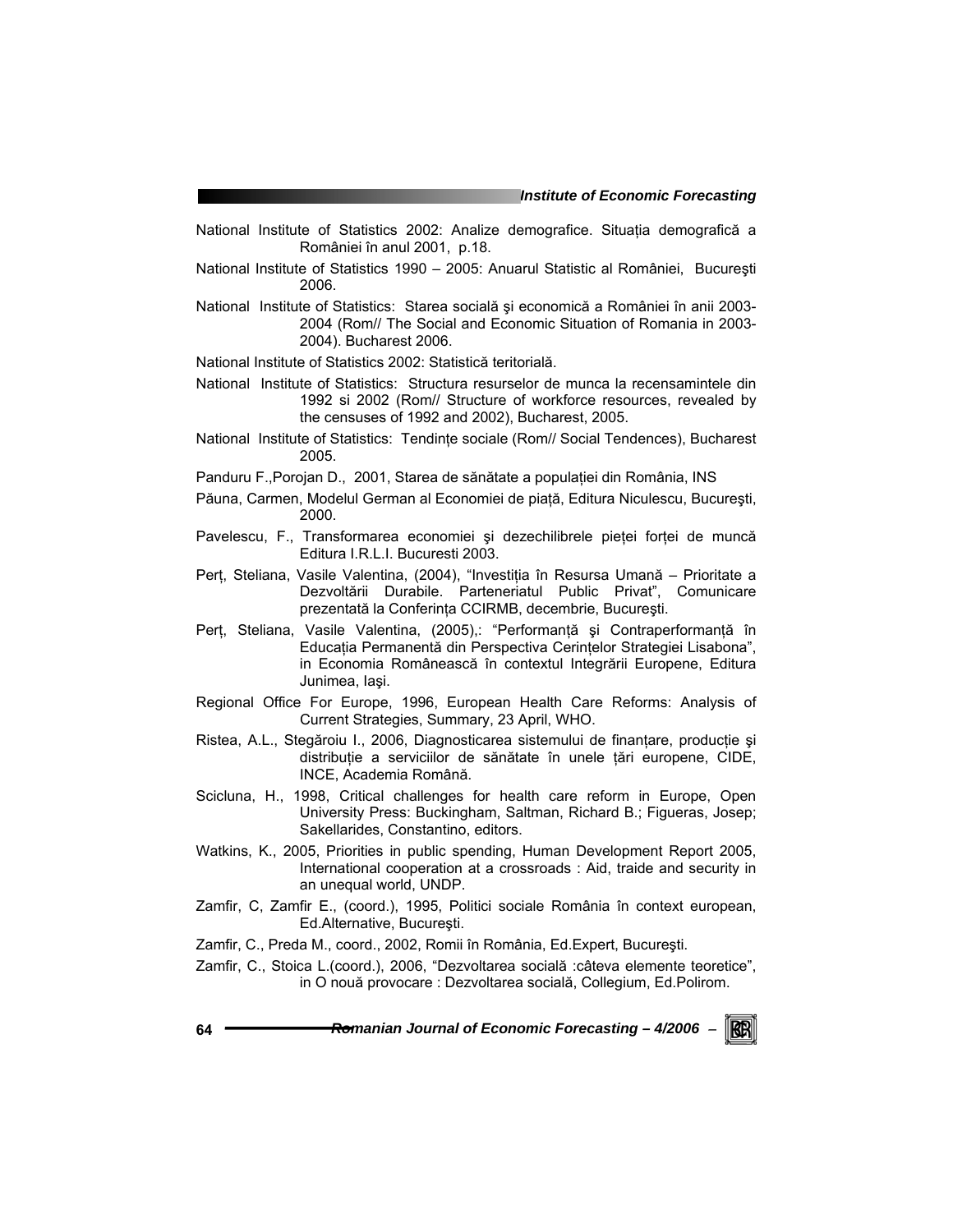xxx 2001: A decade of transition, UNICEF, Florenţa.

- xxx 2002, " Barometrul de opinie privind serviciile de sanatate, Metro Media Transilvania", www.mmt.ro .
- xxx 2003, Calitatea vieţii în România 1990 2003, Raport de cercetare ICCV Decembrie 2003, coord.I.Mărginean.
- xxx 2003, Carta reformei serviciilor de sănătate din România, Ministerul Sănătății și Familiei,www.msf.ro.
- XXX "Draft Joint Report on Social Inclusion", Communication from the Commision to the Council , The European Parliament , The Economic and Social Committee and The Committee of the Regions, 2000.
- xxx, 2005, "Recommendations for Health Services and the Internal Market", EHPF, EU Health Policy Forum.
- xxx, 2005, The European Health Report, Public health action for healthier children and populations, WHO.

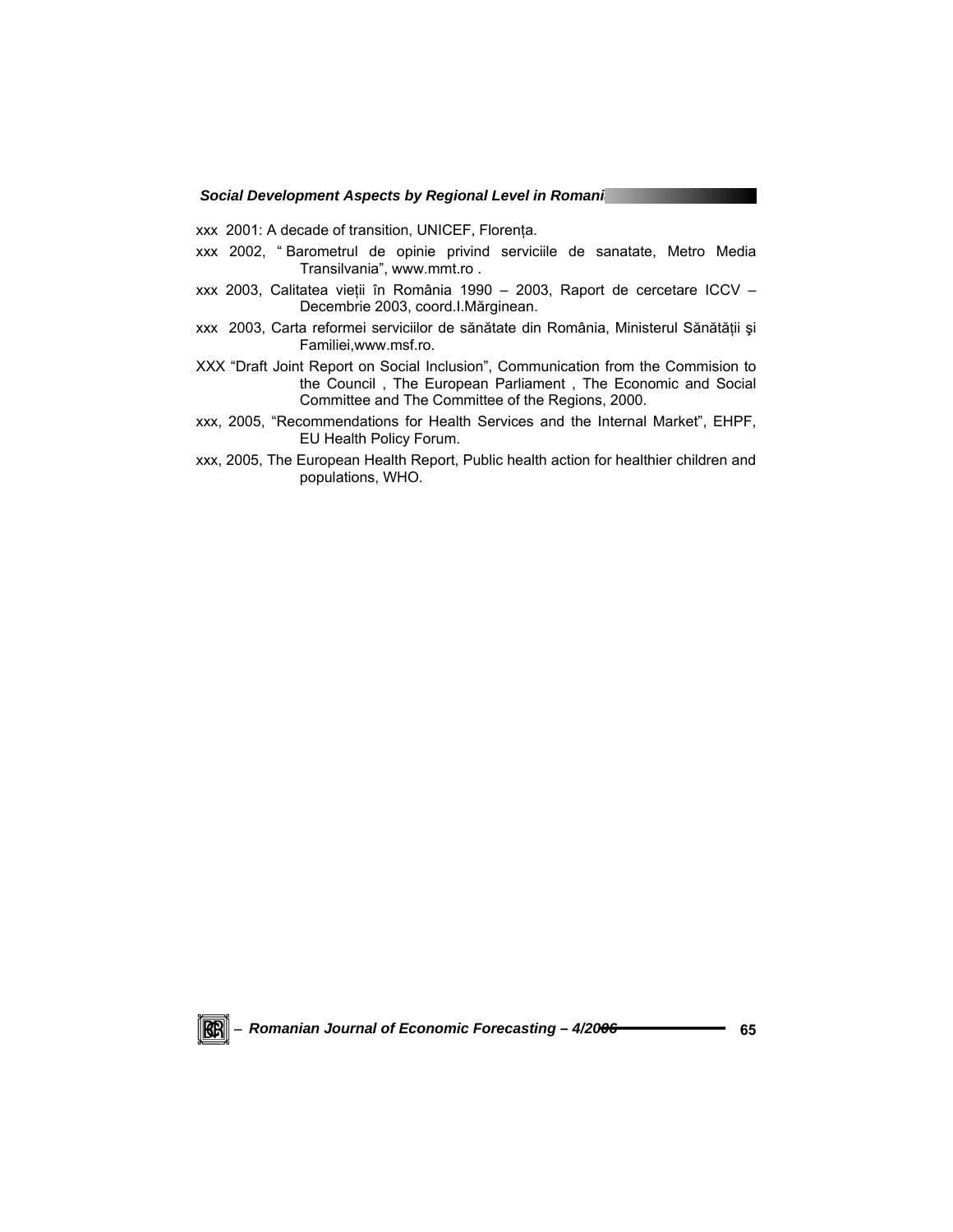**Annex 1** 

|                          | GNIper capita |      | Life Expectancy |      | Infant Mortality |      | Literacy Rato (Adult) |      | Literacy Rate (Youth) |      |      |  |  |  |
|--------------------------|---------------|------|-----------------|------|------------------|------|-----------------------|------|-----------------------|------|------|--|--|--|
|                          | 2003          | 1990 | 2002            | 1990 | 2002             | 1990 | 2000                  | 2002 | 1990                  | 2000 | 2002 |  |  |  |
| Romania                  | 2,310         | 69.7 | 70.0            | 27.0 | 19.0             | 97.1 | 97.1                  | 97.3 | 99.3                  | 99.6 | 97.8 |  |  |  |
| <b>Bulgaria</b>          | 2,130         | 71.4 | 71.8            | 14.0 | 14.0             | 97.2 | 97.2                  | 98.6 | 99.4                  | 99J  | 99.7 |  |  |  |
| Croatia                  | 5,350         | 72.2 | 73.8            | 12.0 | 7.0              | 96.9 | 96.9                  |      | 99.6                  | 99.8 | 99.6 |  |  |  |
| Czech Republic           | 6,740         | 71.7 | 75.0            | 10:0 | 4.0              |      |                       |      |                       |      |      |  |  |  |
| Estonia                  | 4,960         | 69.5 | 70.6            | 15.0 | 10.0             | 99.8 | 99.8                  |      | 99.8                  | 99.8 |      |  |  |  |
| Hungary                  | 6,330         | 69.3 | 72.3            | 15.0 | 8.0              | 99.1 | 99.1                  | 99.4 | 99.7                  | 99.8 | 99.8 |  |  |  |
| Latvia                   | 4,070         | 69.3 | 70.4            | 16.0 | 17.0             | 99.8 | 99.7                  |      | 99.8                  | 99.8 |      |  |  |  |
| $I_{\rm f}$<br>Lithuania | 4,490         | 71.3 | 72.7            | 17.0 | 8.0              | 99.3 | 99.6                  |      | 99.8                  | 99.8 |      |  |  |  |
| Poland                   | 5,270         | 70.9 | 73.8            | 16.0 | 8.0              |      |                       |      |                       |      |      |  |  |  |
| Slovak Republic          | 4,920         | 70.9 | 73.3            | 14.0 | 8.0              |      |                       |      | 99.6                  |      |      |  |  |  |
| Slovenia                 | 11,830        | 73.3 | 75.9            | 8.0  | 4.0              | 99.6 | 99.6                  | 99.7 | 99.8                  | S9.8 | 99.8 |  |  |  |
| <b>ECA</b>               | 2,570         | 69.3 | 68.6            | 37.3 | 30.7             | 96.0 | 96.0                  |      | 98.3                  | 98.9 | 98.9 |  |  |  |
| Lower-Middle<br>Income   | 1,480         | 67.4 | 69.1            | 43.5 | 32.1             | 80.7 | 80.7                  |      | 93.5                  | 96.8 |      |  |  |  |

# **Table Key Social Indicators**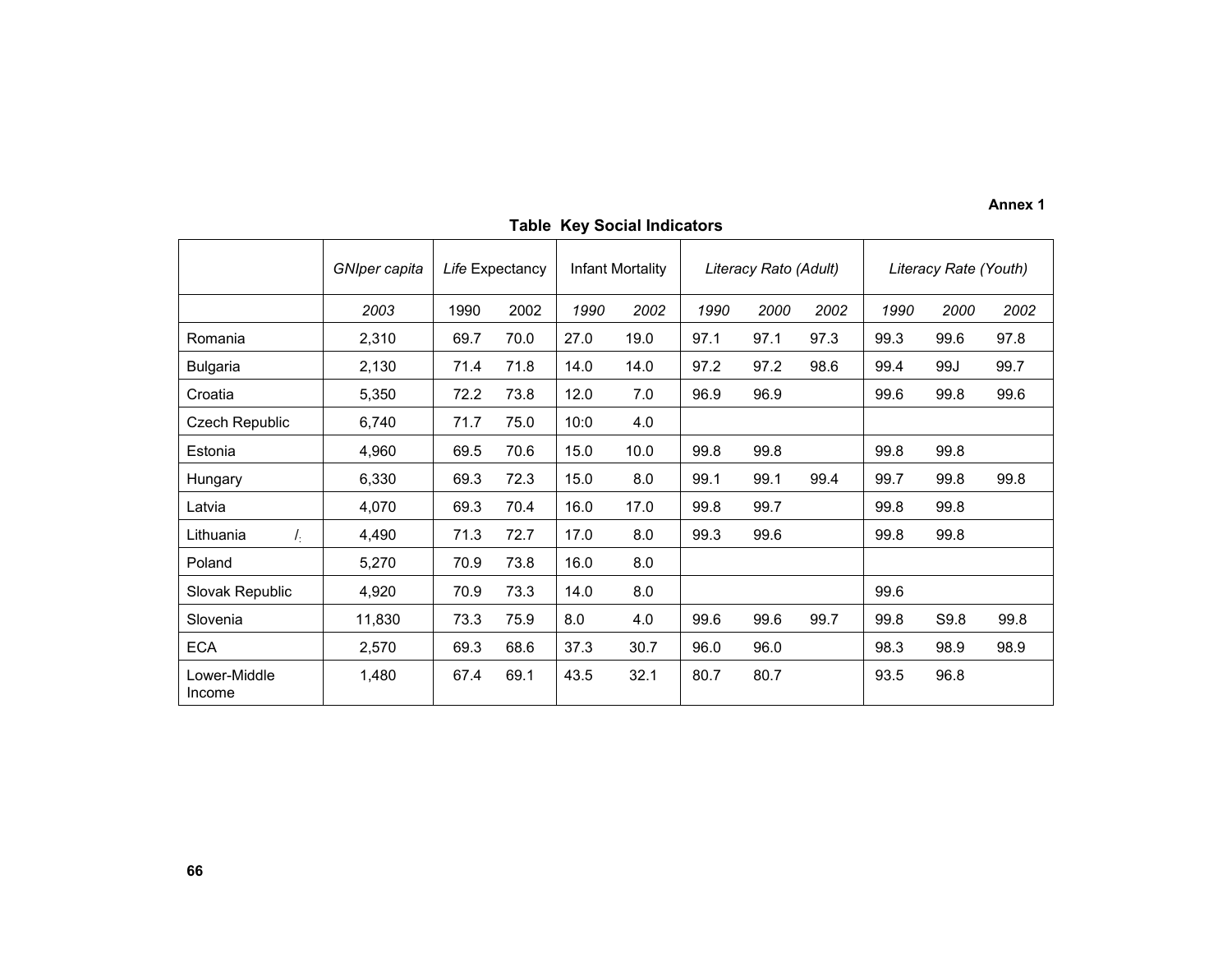|                     |           | <b>Net Enrollment In Primary</b> |       | <b>HDI</b> |       |       |  |  |  |  |  |  |  |  |
|---------------------|-----------|----------------------------------|-------|------------|-------|-------|--|--|--|--|--|--|--|--|
|                     | 1990      | 2000                             | 1990  | 7995       | 2000  | 2002  |  |  |  |  |  |  |  |  |
| Romania             |           | 92.8                             | 0.771 | 0.769      | 0.773 | 0.778 |  |  |  |  |  |  |  |  |
| <b>Bulgaria</b>     | 86.1      | 92.7                             | 0.795 | 0.784      | 0.791 | 0.796 |  |  |  |  |  |  |  |  |
| Croatia             | 78.8      | 88.2                             | 0.806 | 0.798      | 0.823 | 0.830 |  |  |  |  |  |  |  |  |
| Czech Republic      |           | 90.3                             |       | 0.843      | 0.856 | 0.868 |  |  |  |  |  |  |  |  |
| Estonia             |           | 97.6                             | 0.817 | 0.796      | 0.839 | 0.853 |  |  |  |  |  |  |  |  |
| Hungary             | 91.3      | 89.9                             | 0.807 | 0.810      | 0.837 | 0.848 |  |  |  |  |  |  |  |  |
| Latvia              |           | 90.6                             | 0.807 | 0.765      | 0.808 | 0.823 |  |  |  |  |  |  |  |  |
| Lithuania           |           | 97.5                             | 0.823 | 0.789      | 0.829 | 0.842 |  |  |  |  |  |  |  |  |
| Poland              | 96.6      | 97.7                             | 0.802 | 0.816      | 0.843 | 0.850 |  |  |  |  |  |  |  |  |
| Slovak Republic     |           | 89.4                             |       |            |       | 0.842 |  |  |  |  |  |  |  |  |
| Slovenia            | $\cdot$ . | 93.4                             |       | 0.852      | 0.883 | 0.893 |  |  |  |  |  |  |  |  |
| <b>ECA</b>          | $\cdot$ . |                                  |       |            |       | 0.796 |  |  |  |  |  |  |  |  |
| Lower-Middle Income | 95.1      | 91.3                             |       |            |       | 0.756 |  |  |  |  |  |  |  |  |

*Note: HDI - Human Development Index.* 

*Source: WB Database and HDI from UNDP Human Development Report 2004.*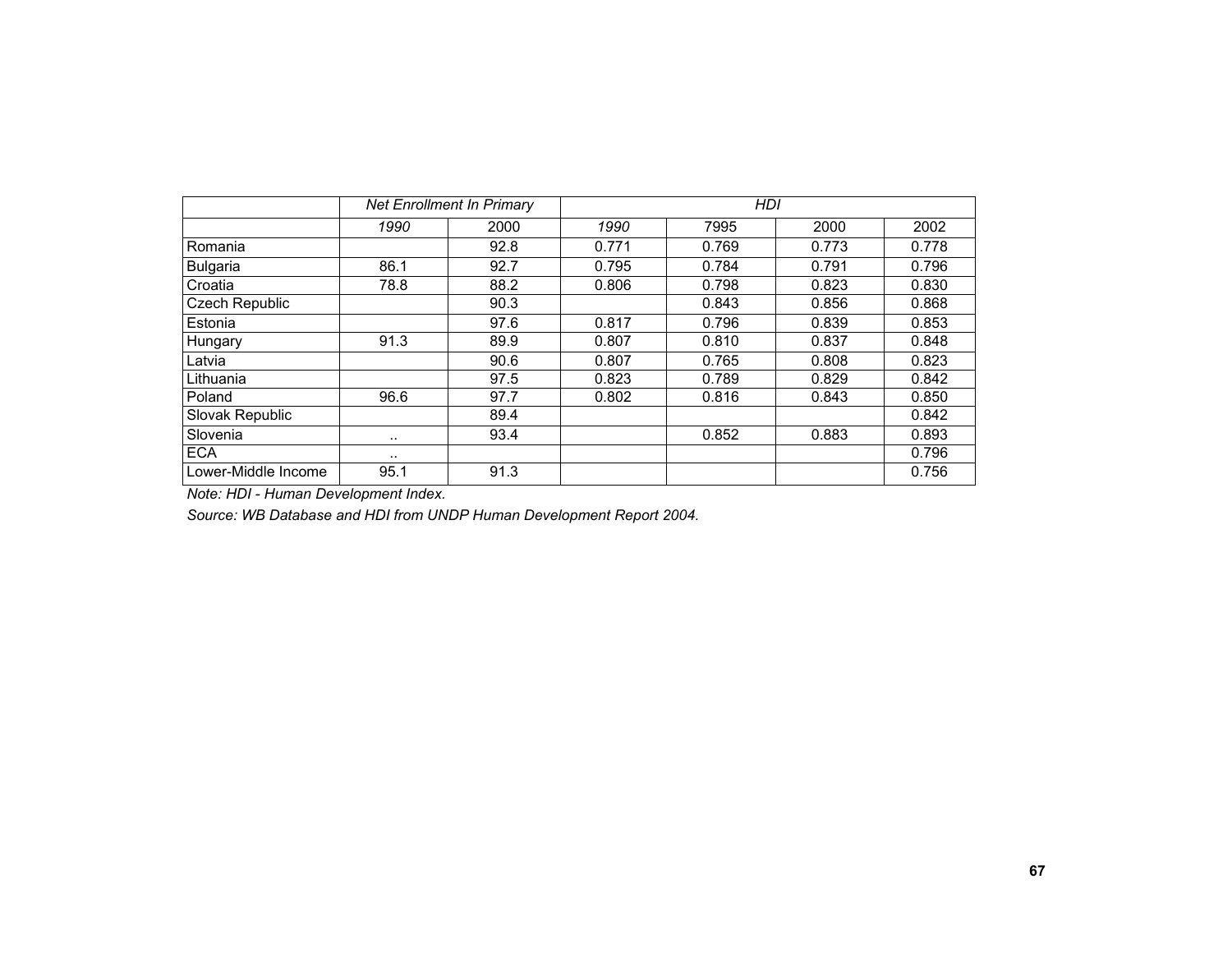#### **Annex 2**

## **Financing public expenditure and services in Romania**

#### *= % of GDP =*

|                    |            | 1989 | 1990 | 1991 | 1992 | 1993 | 1994 | 1995 | 1996 | 1997 | 1998 | 1999 | 2000 | 2001 | 2002 | 2003 | 2004 |
|--------------------|------------|------|------|------|------|------|------|------|------|------|------|------|------|------|------|------|------|
| Public social      | % of GDP   |      |      |      |      |      |      |      |      |      |      |      |      |      |      |      |      |
| expenditure        |            | 14.2 | 16.6 | 17.0 | 16.5 | 15.2 | 15.5 | 16.0 | 15.7 | 15.9 | 17.3 | 18.4 | 17.2 | 18.2 | 18.1 | 18.4 | 19.4 |
| Healthcare         | % of GDP   |      |      |      |      |      |      |      |      |      |      |      |      |      |      |      |      |
| expenditure        |            | 2.5  | 2.8  | 3.3  | 3.1  | 2.8  | 2.9  | 2.6  | 2.8  | 2.6  | 3.5  | 3.8  | 3.7  | 4.0  | 4    | 4.1  | 3.8  |
| Educational        | % of GDP   |      |      |      |      |      |      |      |      |      |      |      |      |      |      |      |      |
| expenditure        |            | 2.2  | 2.8  | 3.6  | 3.6  | 3.3  | 3.1  | 3.4  | 3.6  | 3.3  | 3.3  | 3.8  | 3.1  | 3.2  | 3.6  | 3.9  | 4.1  |
| Expenditure on     | % of GDP   |      |      |      |      |      |      |      |      |      |      |      |      |      |      |      |      |
| social assistance. |            |      |      |      |      |      |      |      |      |      |      |      |      |      |      |      |      |
| allocations,       |            |      |      |      |      |      |      |      |      |      |      |      |      |      |      |      |      |
| pensions and       |            |      |      |      |      |      |      |      |      |      |      |      |      |      |      |      |      |
| allowances         |            |      | 3.2  | 1.9  | 1.6  | 1.3  | 1.2  | 1.2  | 1.4  | 1.8  | 1.8  | 1.7  | 1.9  | 2.0  | 2.6  | 2.8  | 2.9  |
| Expenditure on     | % of GDP   |      |      |      |      |      |      |      |      |      |      |      |      |      |      |      |      |
| pensions           |            |      | 6.9  | 7.0  | 6.7  | 5.9  | 5.5  | 5.7  | 5.5  | 5.1  | 6.9  | 7.0  | 6.8  | 6.9  | 6.9  | 6.1  | 6.4  |
| Expenditure on     | % of GDP   |      |      |      |      |      |      |      |      |      |      |      |      |      |      |      |      |
| social assitance   |            |      |      |      |      |      |      |      |      |      |      |      |      |      |      |      |      |
| pensions           |            |      | 3.6  | 5.4  | 53   | 5.2  | 4.9  | 5.1  | 5.1  | 4.6  | 5.9  | 6.1  | 5.9  | 6.1  | 6.4  | 5.7  | 5.8  |
| Expenditure on     | % of GDP   |      |      |      |      |      |      |      |      |      |      |      |      |      |      |      |      |
| unemployment       |            |      |      | 0.31 | 0.74 | 0.89 | 0.97 | 0.99 | 0.69 | 1.27 | 1.43 | 1.52 | 1.16 | 0.81 | 0.75 | 0.74 | 0.67 |
| of which:          | % of the   |      |      |      |      |      |      |      |      |      |      |      |      |      |      |      |      |
| - expenditure for  | unempl.    |      |      |      |      |      |      |      |      |      |      |      |      |      |      |      |      |
| passive measures   | exp.       |      |      | 61.8 | 78.8 | 88.7 | 83.8 | 73.8 | 58.6 | 29.3 | 38.1 | 43.2 | 39.3 | 46.9 | 51.0 | 46.7 | 53.1 |
| expenditure for    | $%$ of the |      |      |      |      |      |      |      |      |      |      |      |      |      |      |      |      |
| active measures    | unempl.    |      |      |      |      |      |      |      |      |      |      |      |      |      |      |      |      |
|                    | exp.       |      |      | 38.2 | 21.2 | 11.3 | 16.2 | 26.2 | 41.4 | 70.7 | 61.9 | 56.8 | 60.7 | 53.1 | 49.0 | 53.3 | 46.9 |
| Deffense           | % of GDP   |      |      |      |      |      |      |      |      |      |      |      |      |      |      |      |      |
| expenditure        |            |      | 2.2  | 4.4  | 4.2  | 3.2  | 3.7  | 3.4  | 3.4  | 3.0  | 3.2  | 2.9  | 3.5  | 3.2  | 3.2  | 3.2  | 3.1  |

expenditure Calculated on data from the National Institute of Statistics\*, Ministry of Labour, Social Protection and Family and the Institute for the Life Quality Studies

Mariana Stanciu: *Modelul Social European (*Implications for Romania// "The Social European Model") Study undertaken in 2006 under the "European Institute of Romania".